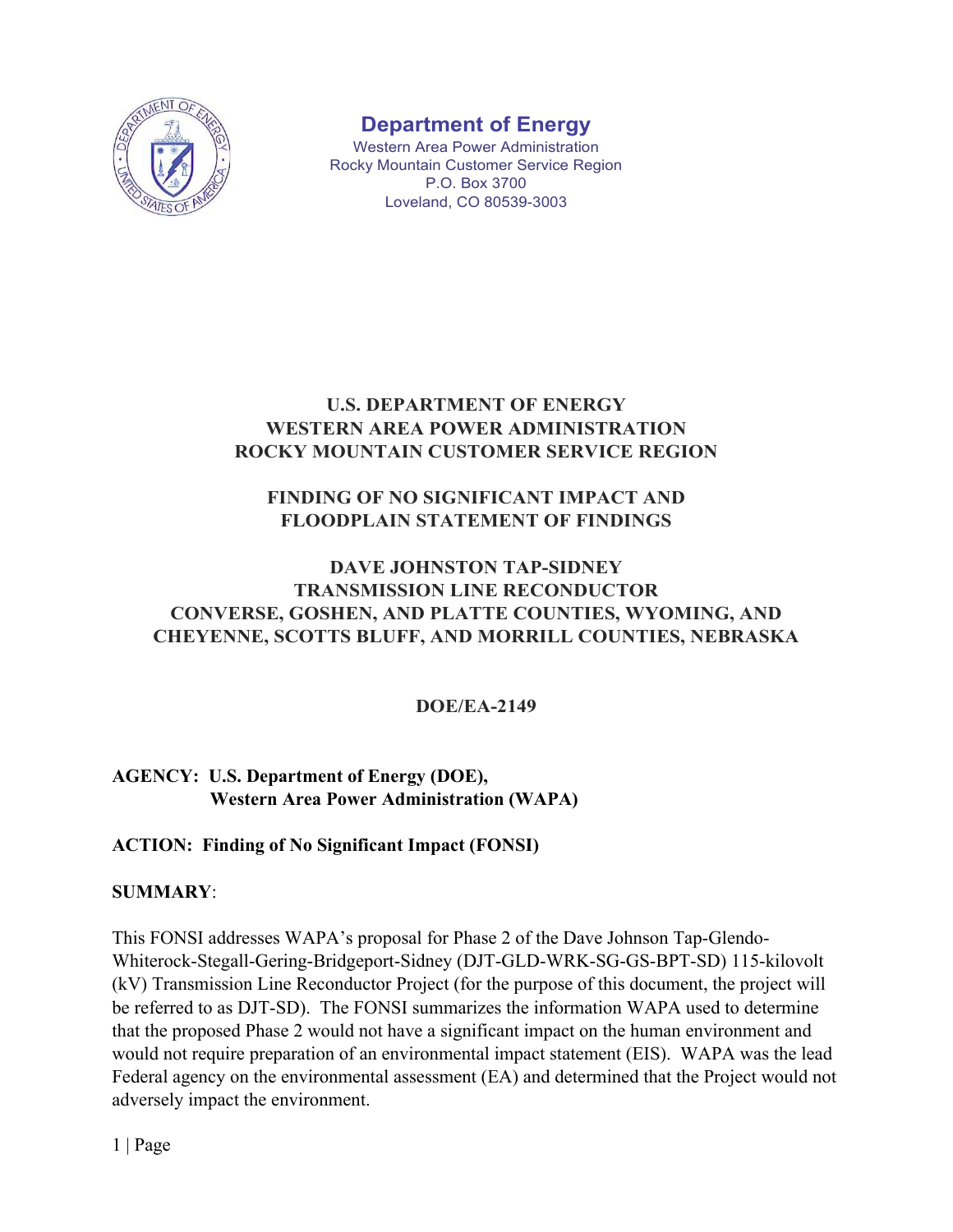#### **Purpose and Need for Agency Action**:

WAPA needs to improve the way it manages its 210 miles of DJT-SD Transmission Line on public, federal and private lands with the following purposes and objectives:

- To ensure that WAPA can safely and reliably operate and maintain its existing electrical transmission facilities to deliver electrical power.
- To protect public and worker safety.
- To reduce the risk of wildfires caused by transmission line failure and the risk to the facilities from fire.
- To minimize impacts to environmental resources.
- To further WAPA's compliance with North American Electric Reliability Corporation (NERC) reliability standards, industry standards, and WAPA's policies and guidance.
- To ensure that WAPA's transmission facilities remain operational for the useful life of the facilities.
- To ensure that the costs associated with maintaining the transmission system can be controlled following sound business principles, including achieving technical and economic efficiencies to minimize impacts on transmission line tariff costs and electrical power rates.
- To allow flexibility to accommodate changes in transmission system operation and maintenance requirements.
- To maintain sound relationships with landowners and land managers.

# **Project Description**:

The Proposed Action: WAPA proposes to install new conductor (reconductor) on the DJT-SD Transmission Line located in Converse County, Wyoming, east of Casper, Wyoming, running through Plate and Goshen Counties, Wyoming, and Scotts Bluff, Morrill, and Cheyenne Counties, Nebraska. The Project would be broken out into two phases. This FONSI represents approval for Phase 2 and would incorporate the length of transmission line from the Glendo Substation (CAS-GLD Structure 84/8 and CPL-GLD Structure 82/7) to the Dave Johnston Tap Substation (CAS-GLD Structure 34/2C and CPL-GLD Structure 32/2C), and the lines from the Stegall Substation (SG-GS-N Structure 0/1 and SG-GS-S Structure 0/1) to the Sidney Substation (SD-BPT Structure 1) and would take place beginning approximately March 20, 2021. The DJT-SD Transmission Line is approximately 210 miles long with termination points at the Dave Johnson Tap near Casper, Wyoming, and the Sidney Substation near Sidney, Nebraska. The transmission line conductors would be replaced with new conductors, the existing overhead ground wires would be replaced, one with a new fiber optic ground wire (OPGW), and the line would continue to be operated at 115 kV. In addition, a total of 30 existing deteriorated structures would be replaced with "in-kind" new structures. The Project would be confined to the existing rights-of-way (ROW). Additional information on the Proposed Action, no action, and other alternatives is found in chapter 2 of the EA.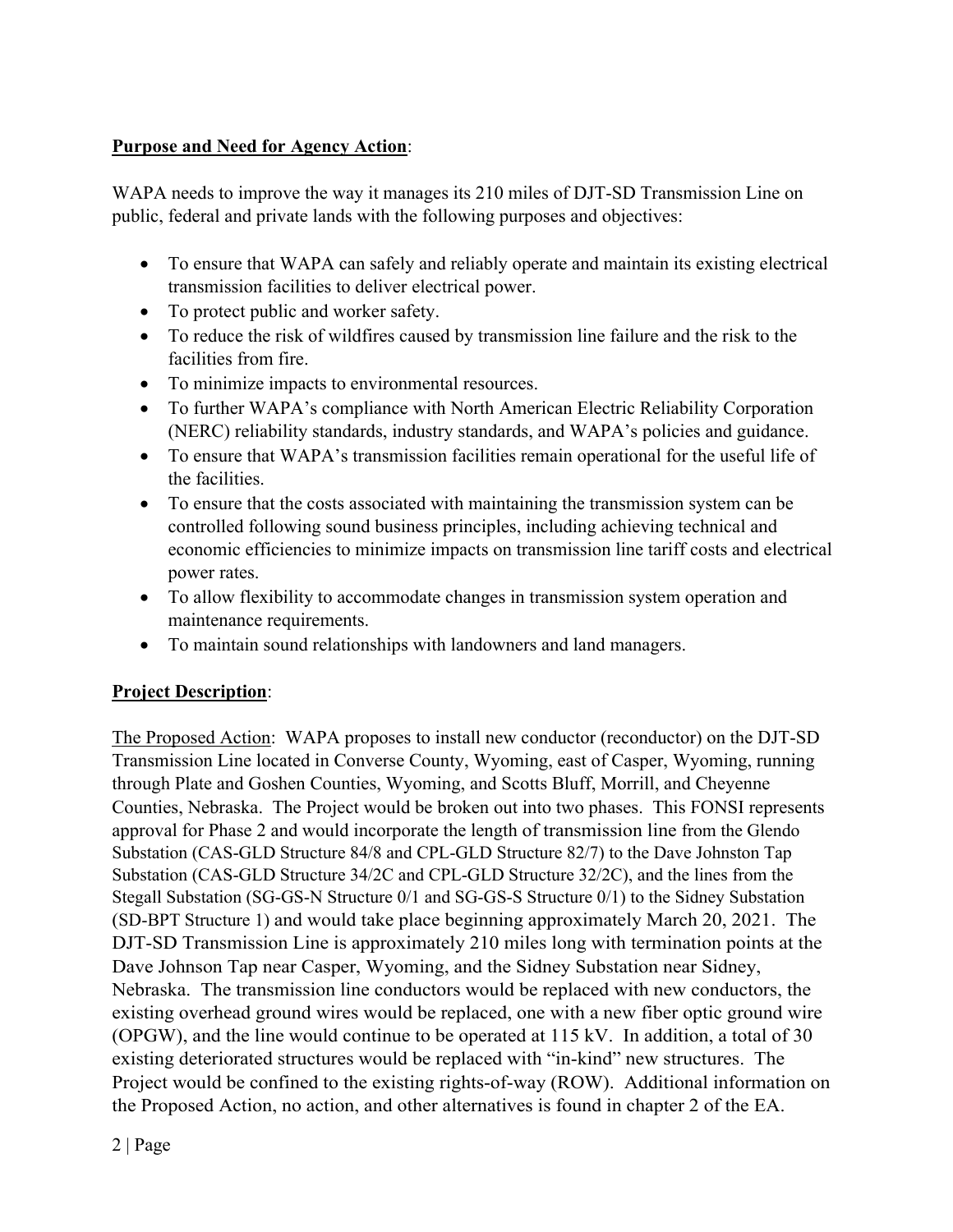Information on transmission line structures, conductors, access roads, and other actions is in chapter 2 of the EA. WAPA would continue to use current access roads and routes for the Project, which would be repaired, if needed, to ensure effective erosion control and access for routine maintenance over the life of the lines. No new access roads or access routes are being proposed.

#### **Alternatives Studied**:

The No Action Alternative (Alternative 1): Under this option, WAPA would continue to operate and maintain the transmission lines as they have before. This alternative would not meet the purpose and need of increasing system reliability, which allows for improved flexibility for system operation, or improving the safety and maintainability of the transmission lines.

The Total Rebuild Alternative (Alternative 2): Under this option, WAPA would wreck out the existing lines, grub the ROW vegetation, create a 6-month outage condition, and rebuild the entire line with new materials.

#### **Environmental Consequences**:

WAPA's conclusions on the Project's environmental impacts are based on information contained in the EA. The EA is incorporated by reference. Chapter 3, "Affected Environment and Environmental Consequences," contains a summary of the resources that may be affected by the Proposed Action. Resources issues and impact topics evaluated in Chapter 3 include:

- Air Quality
- Geology
- Paleontology
- Water Resources and Floodplains
- Wetlands and other Waters of the United States
- Upland Vegetation
- Soils
- Wildlife
- Threatened, Endangered, and other Special Status Species
- Cultural Resources and Historic Properties
- Land Use
- Visual Resources
- Socioeconomics and Environmental Justice
- Transportation
- Public Health and Safety
- Floodplains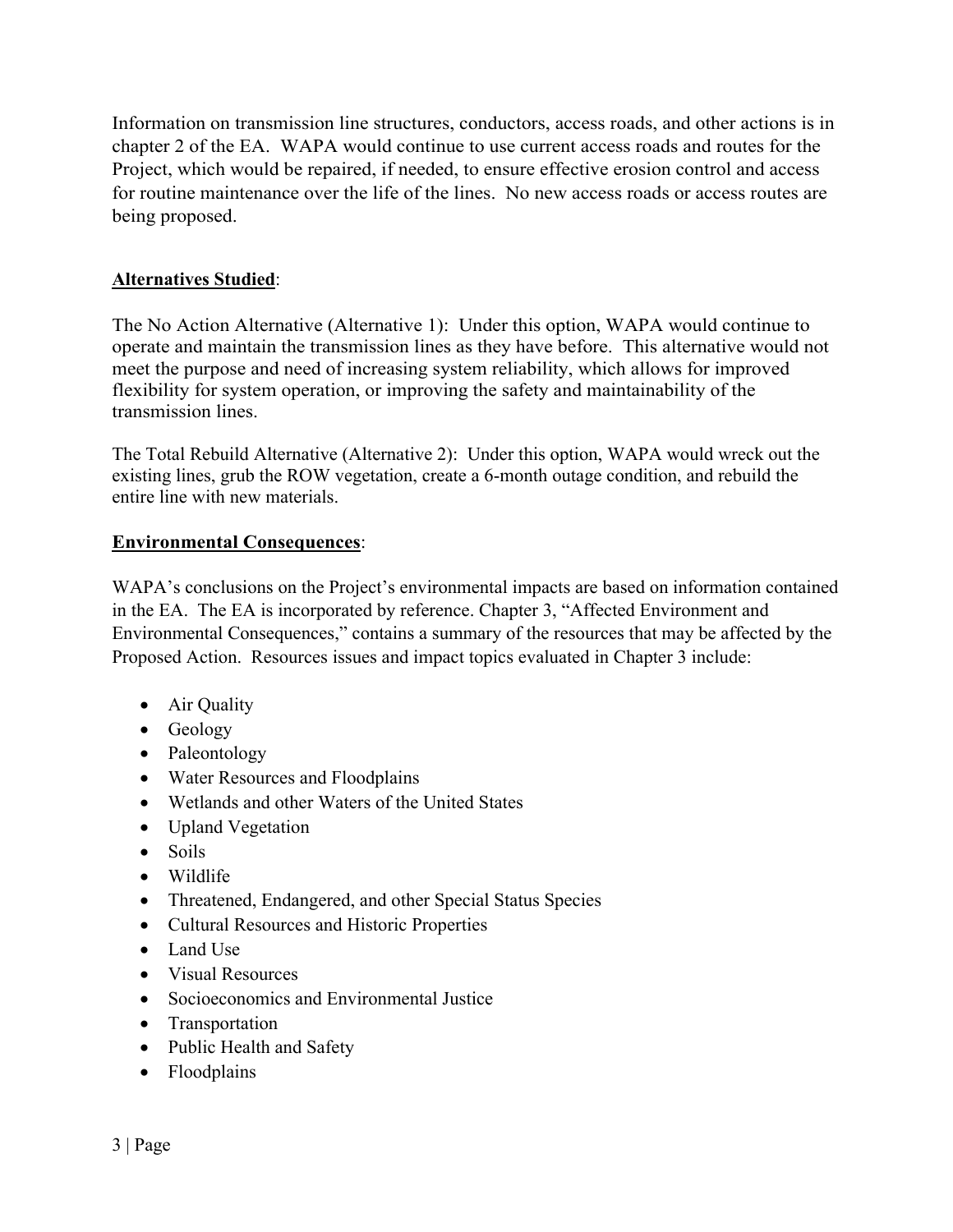Detailed discussions of the impact analyses for affected resources in the study area are presented in chapter 3, sections 3-2 through 3-16. Impacts of the Proposed Action and the Alternative Actions are compared in these sections. Based on the analysis of the impacts, adoption of identified measures that would reduce impacts, and use of WAPA's standard practices described in Chapter 2, no significant environmental impacts were identified for any of these resources under the Proposed Action. WAPA shall implement specific protective measures during construction and operation to avoid or reduce environmental impacts. Chapter 3 of the EA identifies these protective actions.

Section 7 Discussion: With regards to Section 7 of the Endangered Species Act, it was the WAPA Biologist's professional opinion that since the Project would be a replacement in-kind on an existing utility ROW, and would not result in any additional environmental impacts than occurred when the transmission line was constructed 65 years ago or during subsequent ongoing maintenance activities, the Proposed Action would have *No Effect* on the listed species.

Section 106 Discussion: For compliance with Section 106 of the National Historic Preservation Act (NHPA), a Class III Cultural Resource Inventory was conducted. Additionally, WAPA consulted and coordinated, with Tribes, the Bureau of Land Management Casper Field Office, the Bureau of Reclamation-Wyoming Area Office, the National Park Service-Scottsbluff National Monument, the Nebraska State Historic Preservation Office (SHPO), and the Wyoming SHPO concerning the Class III Inventory. As a result of these consultations, WAPA will avoid any impacts to NHPA sites by avoiding all known cultural resources and, therefore, WAPA has determined a finding of *no historic properties affected*. WAPA will provide cultural avoidance maps to the construction contractor prior to the start of the project.

Floodplain Statement of Findings: As per DOE requirements conducting EAs, a Floodplain Review was conducted as a portion of the EA. The EA contains information that comprises the floodplain assessment required by DOE Compliance with Floodplain and Wetlands Environmental Review Requirements as per Section 404 of the Water Quality Act. Using the latest authoritative information available, WAPA determined that some construction and maintenance actions would occur within 100-year floodplains. These actions would include replacing existing transmission line structures and replacing existing crushed or non-functioning culverts to improve access to the transmission lines, and overland travel across floodplains during construction and maintenance. The floodplains and description of the Proposed Action and alternatives related to them are in Chapter 3 of the EA. They are incorporated by reference into this FONSI. The actions would conform to the applicable floodplain protection standards. The transmission line has been in place for 65 years with no significant adverse effects on the floodplains, the transmission line, or adjacent uses. However, WAPA would minimize potential harm to or within floodplains through the standard construction practices listed in Chapter 2 of the EA and other actions described in Chapter 3. These include minimizing the amount of grading in floodplains, replacement of existing culverts where needed, and appropriate "in-kind" design of replacement structures. Although transmission line structures could collect flood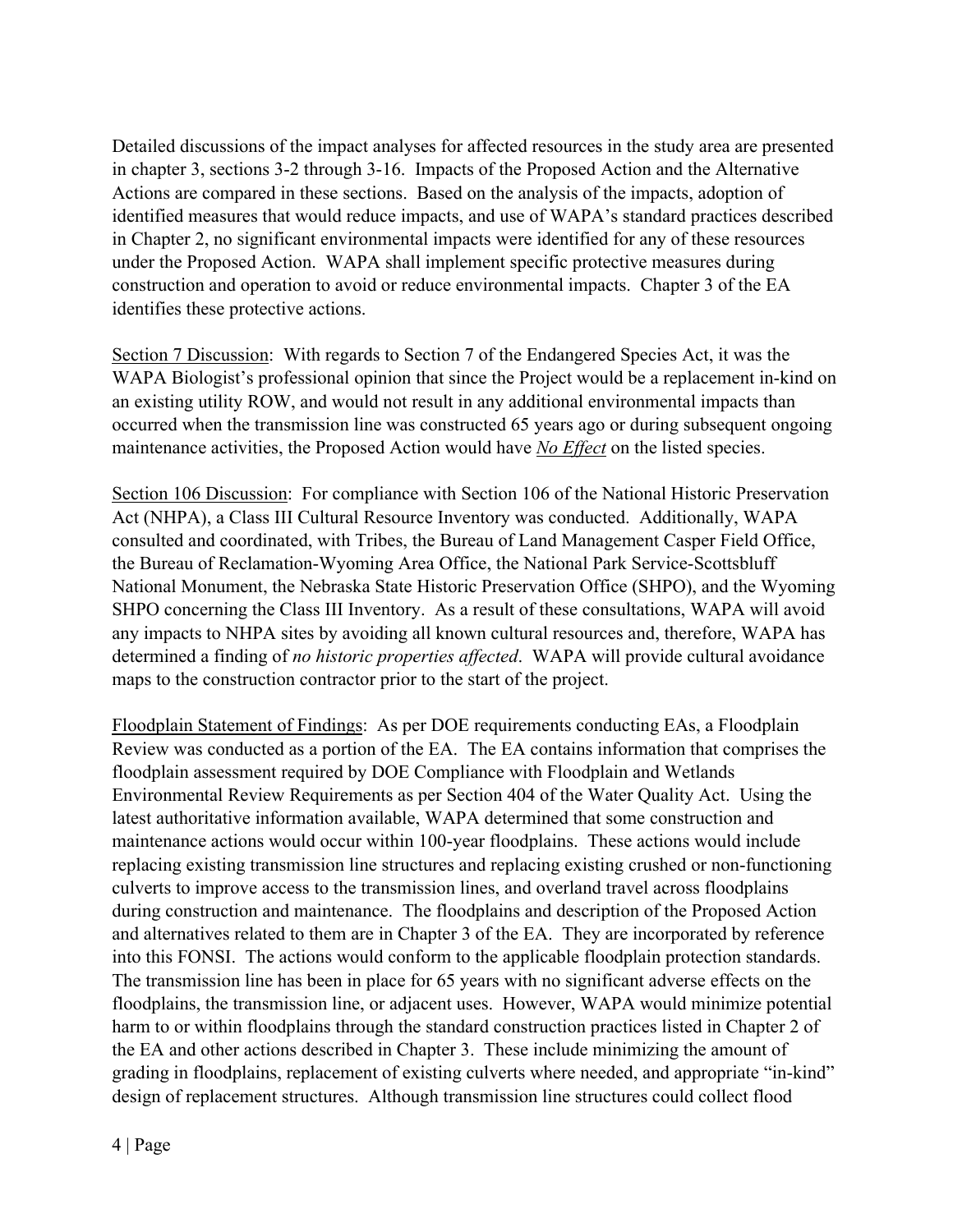debris around their bases during a flood event, they are far enough apart that there would be no impediment to flood flows, and would not, therefore, increase the risk of flooding through damming flood flows. WAPA will also design structures in floodplains to withstand flood flows and debris accumulations and remove collected flood debris during normal annual operations and maintenance (O&M). Only in-kind culvert replacement and crossing maintenance is authorized. There would be no floodplain effects of national or regional concern associated with the Project. The Proposed Action would *Not Effect* the existing floodplain based on the review conducted.

Wetlands: Existing access roads and routes that are located in wetlands would not be used to access structures, avoiding impacts to wetlands. Any structures that are located in wetlands and must be replaced shall be replaced "in-kind," the poles shall be pulled, and the new poles placed in the original holes. Vegetation may be mowed or cut in wetlands as long as roots and stumps are left intact and no grubbing is conducted. No soil placement or removal shall take place within any wetlands. The Proposed Action would *Not Effec*t the existing wetlands based on the review conducted.

# COPIES OF THE FINAL EA AND FONSI ARE AVAILABLE FROM:

Mr. Jim Wood J0400 Environmental Manager Rocky Mountain Region Western Area Power Administration 5555 East Crossroads Avenue Loveland, CO 80538

The EA and FONSI can be downloaded from WAPA's website at: [http://ww2.wapa.gov/sites/WAPA/transmission/infrastruct/Pages/Davejohnston-SidneyEA.aspx](http://ww2.wapa.gov/sites/WAPA/transmission/infrastruct/Pages/Davejohnston%C2%ADSidneyEA.aspx)

#### FOR FURTHER INFORMATION ON THE DOE NEPA PROCESS CONTACT:

Brian Costner Office of NEPA Policy and Compliance, GC-54 U.S. Department of Energy 1000 Independence Avenue, SW Washington, DC 20585-0119

Email: [AskNEPA@hq.doe.gov](mailto:AskNEPA@hq.doe.gov) Telephone: (202) 586-4600 or (800) 472-2756 Fax: (202) 586-7031